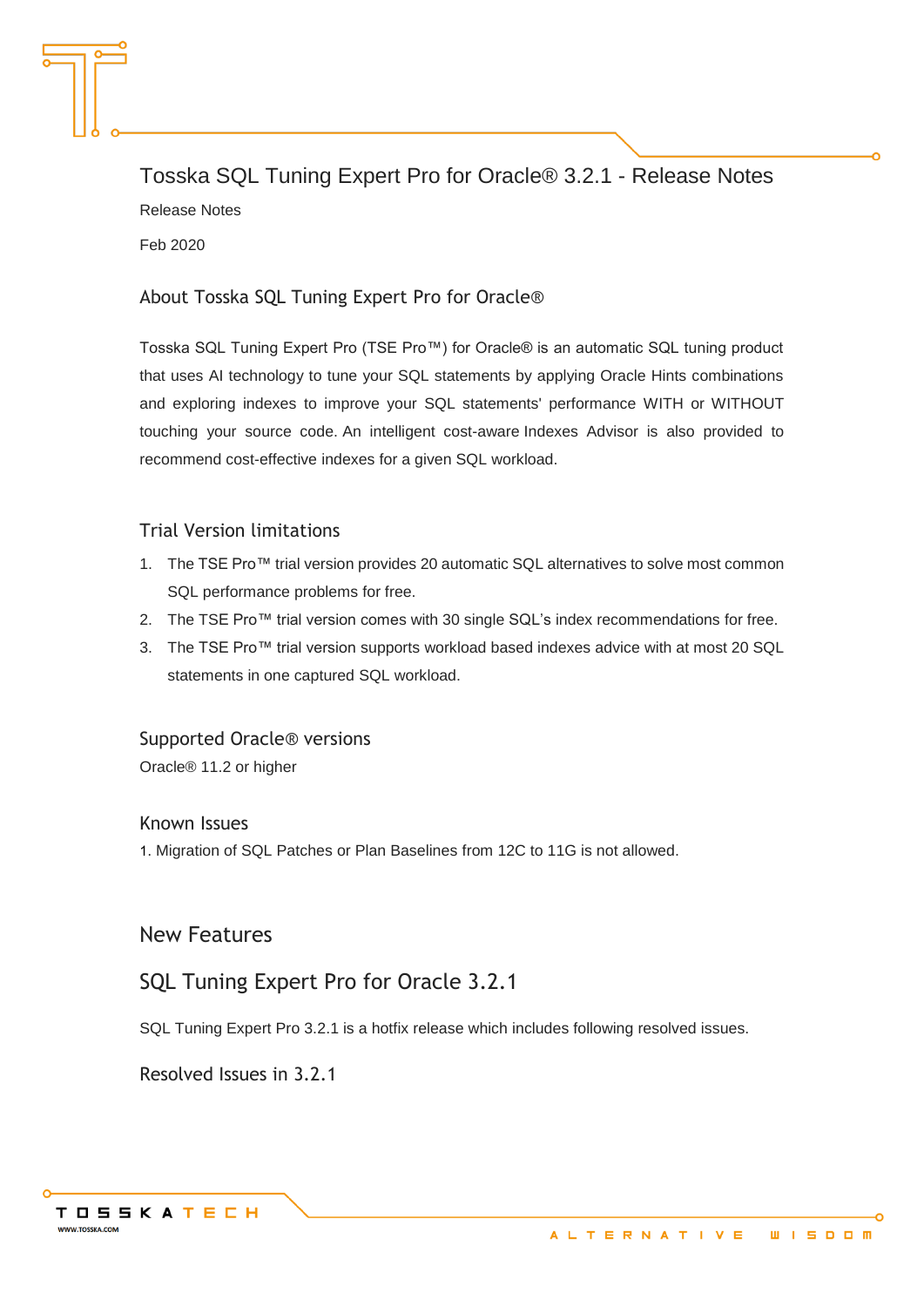| <b>Feature</b> | <b>Resolved Issue</b>                                  | <b>Issue ID</b>  |
|----------------|--------------------------------------------------------|------------------|
| Tune Top SQL   | Corrected an error "Character string buffer too small" | <b>TSEP-1111</b> |
| Advise Indexes | when extract SQL statement with SQL text longer than   |                  |
|                | 4000 characters from SGA or AWR in Oracle 11G.         |                  |

# SQL Tuning Expert Pro for Oracle 3.2.0

SQL Tuning Expert Pro 3.2.0 is a minor release which includes following enhancements and resolved issues.

### Tune SQL

Parallel hints are enabled only when intelligence level is set to 4 or 5.

Rename button "Abort" to "Abort All" for aborting "Explore alternatives" or "Test run" process, rename button "Abort" to "Abort Current" for aborting currently running SQL alternative.

Show warning message when recommend indexes or test run SQL alternatives.

### Recommend Indexes

Export all properties of "all affected SQL" to Excel file in Advice Report.

## Resolved Issues in 3.2.0

| <b>Feature</b> | <b>Resolved Issue</b>                                       | <b>Issue ID</b>  |
|----------------|-------------------------------------------------------------|------------------|
| Tune SQL       | Corrected an error "Value cannot be null. Parameter name:   | <b>TSEP-1074</b> |
| Tune Top SQL   | Value" when explain plan, explore alternatives, tune SQL or |                  |
| Advise Indexes | Advise Indexes.                                             |                  |
| Tune Top SQL   | Corrected an error when extract SQL from AWR in             | <b>TSEP-1077</b> |
| Advise Indexes | database 11.2.0.1.                                          |                  |
| Advise Indexes | Corrected an error if database objects are modified by      | TSEP-1080        |
|                | user during the initialization process of Advise Indexes.   |                  |
| Common         | Corrected the wrong Buy License link                        | TSEP-1090        |
|                |                                                             |                  |



Ó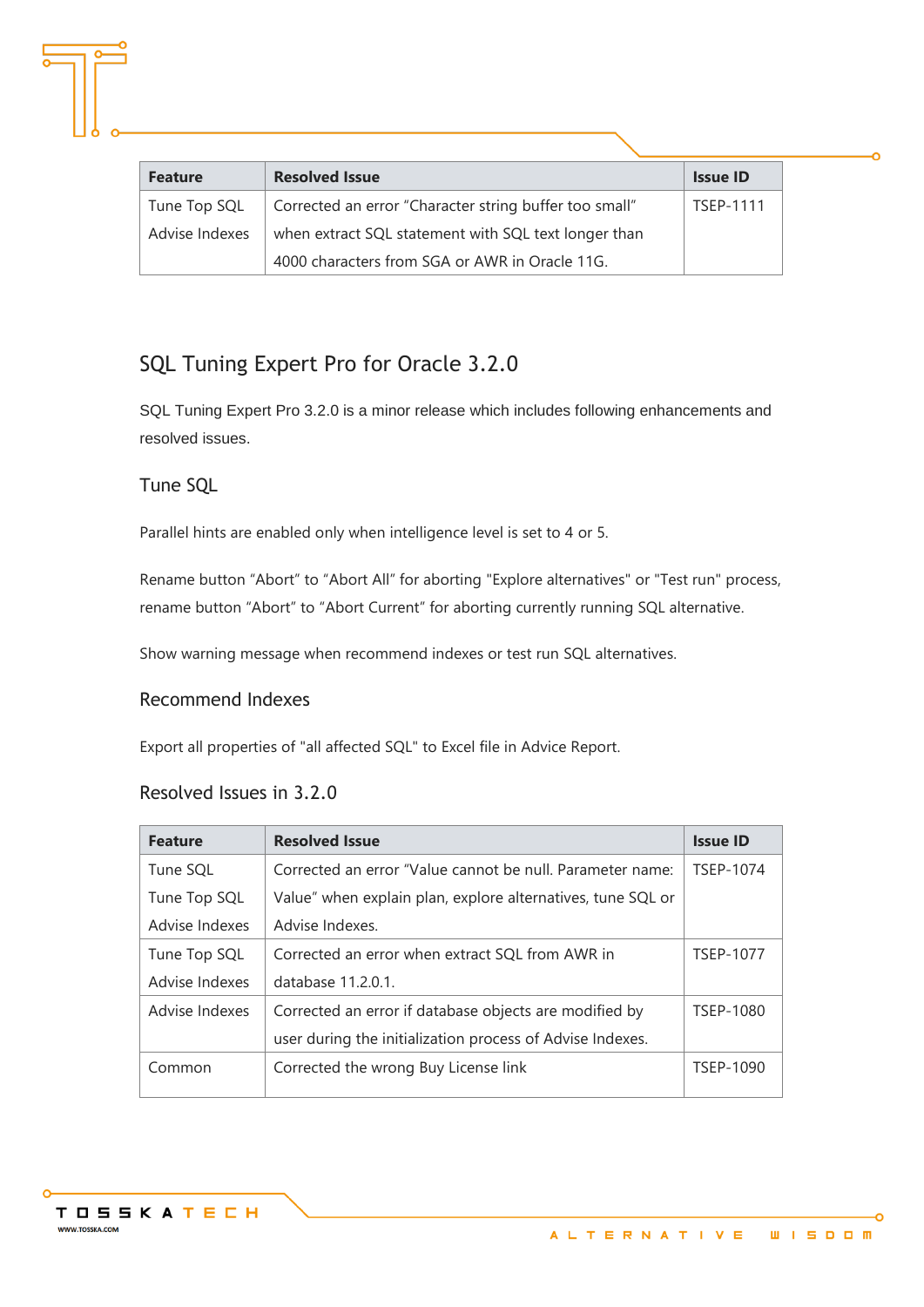# SQL Tuning Expert Pro for Oracle 3.1.0

SQL Tuning Expert Pro 3.1.0 is a minor release which includes following enhancements and resolved issues.

### Recommend Indexes

Drop indexes created in test run process as early as possible to save space if those indexes are no longer needed in later test run stages.

Generate less index alternatives to speed up test run when indexing level is 1, 2 or 3.

#### Resolved Issues in 3.1.0

| <b>Feature</b> | <b>Resolved Issue</b>                                       | <b>Issue ID</b>  |
|----------------|-------------------------------------------------------------|------------------|
| Tune SQL       | The performance bar is not visible when the SQL             | <b>TSEP-995</b>  |
|                | performance improvement near 100%                           |                  |
| Tune SQL       | Corrected an error if unselect all SQL alternatives when    | TSEP-1054        |
|                | exploring SQL alternatives                                  |                  |
| Connection     | Corrected an error when launch application if TNS file with | <b>TSEP-1048</b> |
| Manager        | invalid entries.                                            |                  |
| Connection     | Corrected an error when launch application without TNS      | TSEP-1059        |
| Manager        | file.                                                       |                  |

# SQL Tuning Expert Pro for Oracle 3.0.1

SQL Tuning Expert Pro 3.0.1 is a major release which includes new features, enhancements and fixes.

Tune SQL

● New recommend indexes for single SQL

 New index recommendation function for single SQL statement empower by our unique AI engine. The feature can explore potential indexes to improve a given SQL to the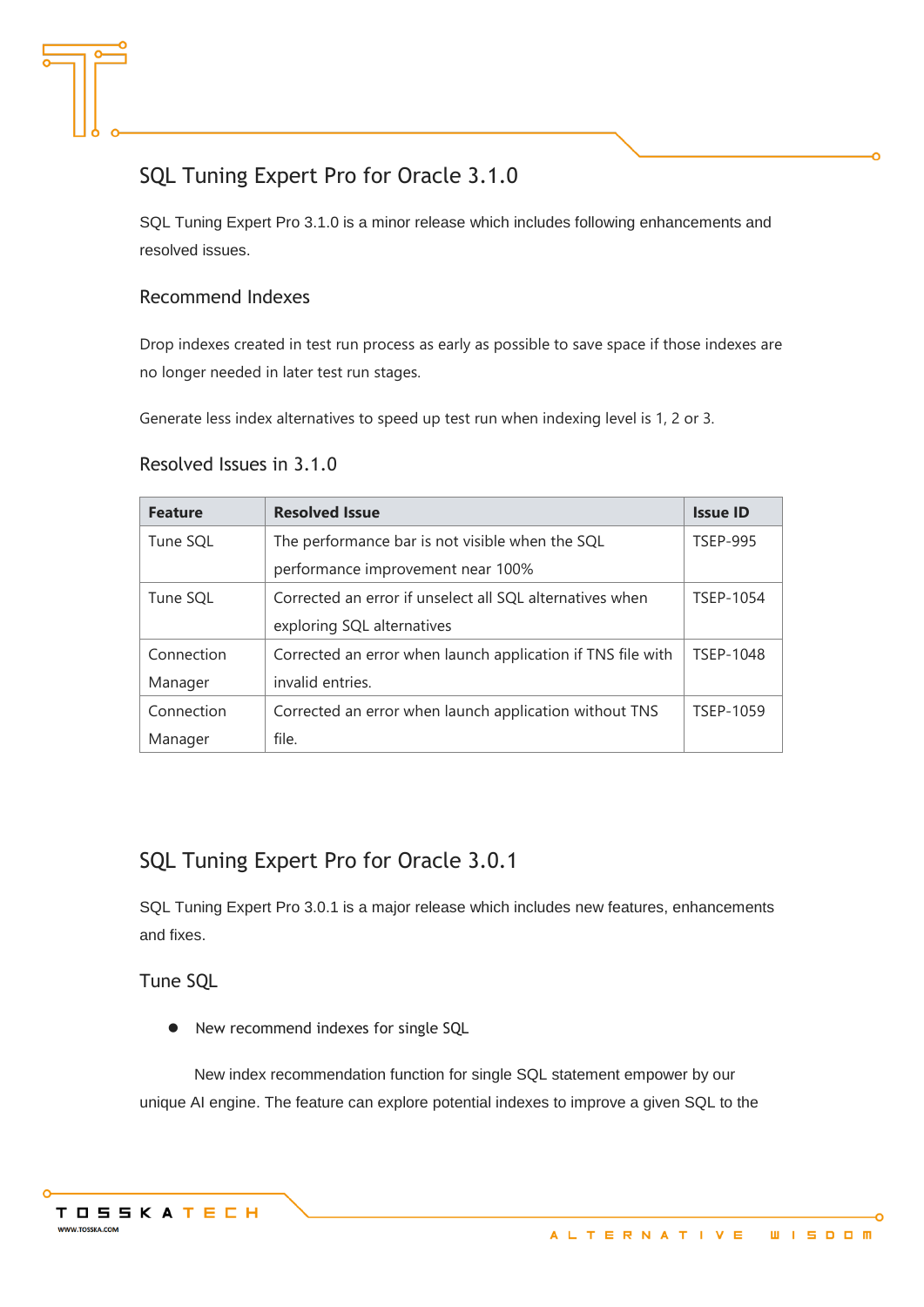| SOL | Indexes                                                                                                                                                                     | Report |  |
|-----|-----------------------------------------------------------------------------------------------------------------------------------------------------------------------------|--------|--|
|     |                                                                                                                                                                             |        |  |
|     | Becommend <b>to</b> Explain Plan $\bigcirc$ Explore Indexes $\bigcirc$ Test Run $\cdot$ $\bigcirc$ Compare Indexes $\bigcirc$ Abort $\bigcirc$ Clear $\cdot$ $\bigcirc$ Sav |        |  |

⚫ SQL Tuning Solution Report

 A SQL tuning report will be generated after the SQL tuning and Indexes tuning processes are completed, users can use it to compare the performance gains between SQL tuning and indexes tuning.

|  | Report |        | Indexes                                                                              | SQL        |           |
|--|--------|--------|--------------------------------------------------------------------------------------|------------|-----------|
|  |        | ħ<br>ă |                                                                                      | <b>COL</b> |           |
|  |        |        | Parameters Document Map Thumbnails Editing Fields Search Print Quick Print Page Setu |            | Open Save |

⚫ Test Run

A new option to flush data buffer before each execution of SQL alternative when "**Run all SQL once"** is selected. It is useful to benchmark those SQL that are not executed frequently.

۰Ó

ö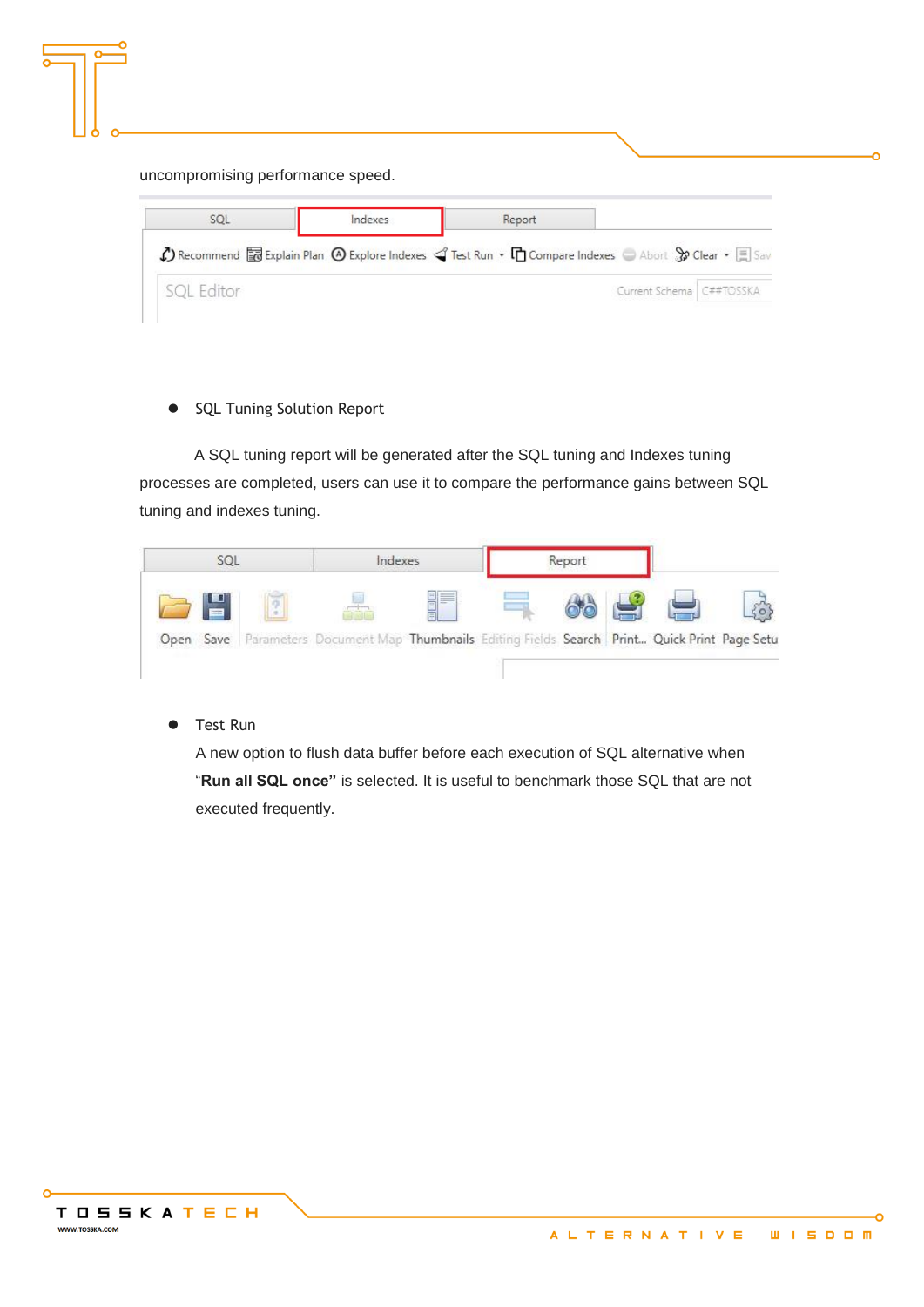**Test Run All Options** 

| General              | Filtering Method & Test Run Order                                  | Termination Criteria                                                                              |
|----------------------|--------------------------------------------------------------------|---------------------------------------------------------------------------------------------------|
|                      | <b>Executing Method</b>                                            |                                                                                                   |
|                      | Select a method to measure the performance of your SQL statements: |                                                                                                   |
| Static               |                                                                    |                                                                                                   |
| · Dynamic            |                                                                    |                                                                                                   |
|                      | Skip test run original SQL                                         |                                                                                                   |
| <b>Timing Method</b> |                                                                    |                                                                                                   |
|                      | Run all SQL once                                                   |                                                                                                   |
|                      | Flush data buffer before executing every SQL alternative           |                                                                                                   |
|                      | Run original SQL 2 times and all other alternatives once           |                                                                                                   |
|                      | Run all SOL 2 times and use the second SOL run time                |                                                                                                   |
| only.                |                                                                    | If original SQL's run time less than 10 seconds, run all SQL 2 times; otherwise, run all SQL once |
|                      |                                                                    | OK<br>Cancel                                                                                      |

| General      | SQL Tuning Level                 | SQL Indexing Level | Test Run | Deploy Plan | Log |
|--------------|----------------------------------|--------------------|----------|-------------|-----|
|              | Mark best scenario with criteria |                    |          |             |     |
| Elapsed time |                                  |                    |          |             |     |
|              | Response time                    |                    |          |             |     |
|              | Physical reads                   |                    |          |             |     |
|              | Logical reads                    |                    |          |             |     |
|              | CPU Used by this session         |                    |          |             |     |

New option in "Mark best scenario with criteria" – "Logical Reads".

-o

-O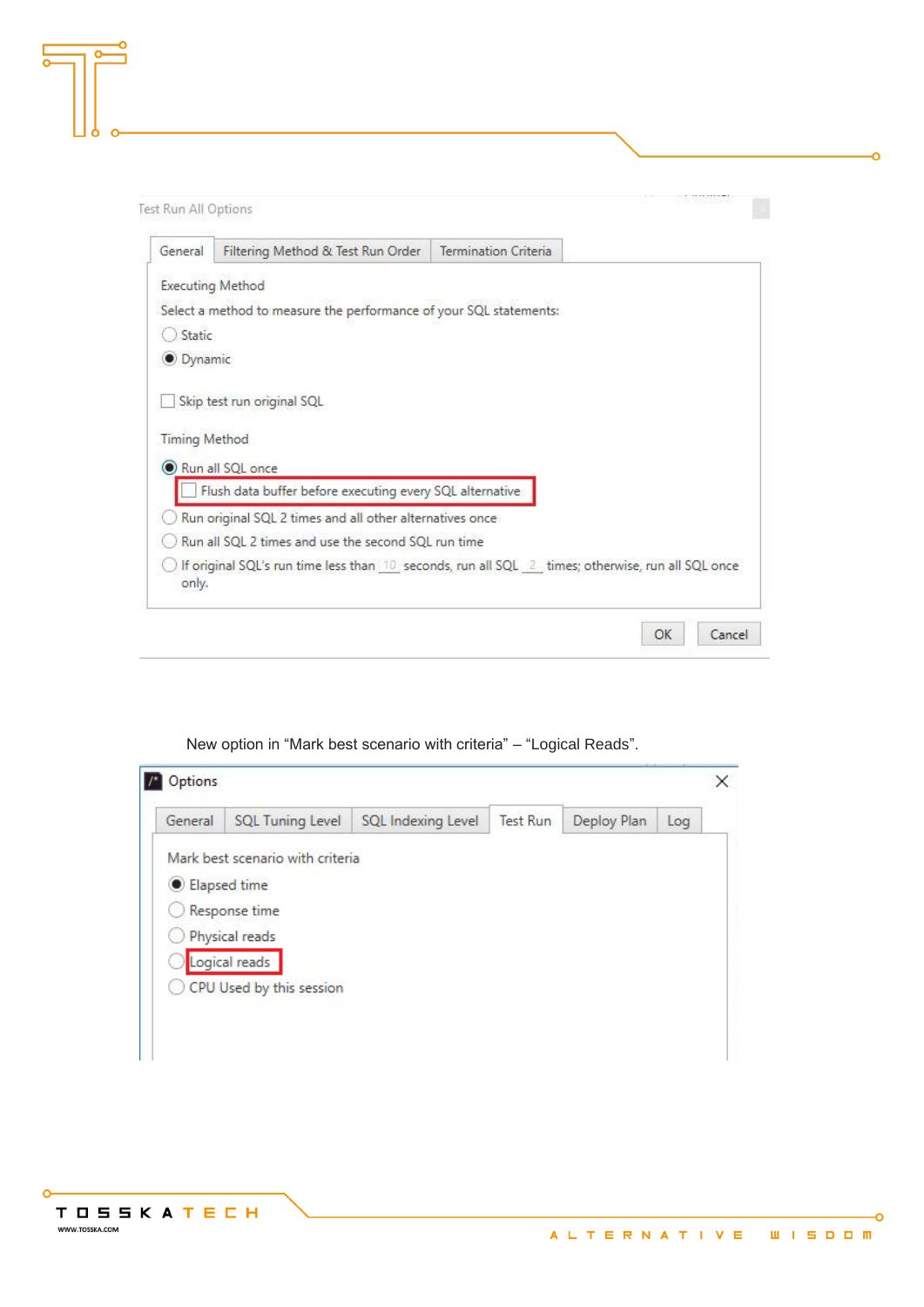New option "Skip test run original SQL". This option is useful to save your test run time when you already know your original SQL's elapsed time is long; you can use it to skip the test running of original SQL.

| Test Run All Options                           |                                                                                                   |                      | $i$ investment |
|------------------------------------------------|---------------------------------------------------------------------------------------------------|----------------------|----------------|
| General                                        | Filtering Method & Test Run Order                                                                 | Termination Criteria |                |
| <b>Executing Method</b><br>Static<br>· Dynamic | Select a method to measure the performance of your SQL statements:                                |                      |                |
| <b>Timing Method</b>                           | Skip test run original SQL                                                                        |                      |                |
|                                                | Run all SQL once<br>Flush data buffer before executing every SQL alternative                      |                      |                |
|                                                | Run original SQL 2 times and all other alternatives once                                          |                      |                |
|                                                | Run all SOL 2 times and use the second SOL run time                                               |                      |                |
| only.                                          | If original SQL's run time less than 10 seconds, run all SQL 2 times; otherwise, run all SQL once |                      |                |

Tune Top SQL

Show SQL alternative improvement and Index improvement in graphical style.

### Advise Indexes

Supports function-based index.

Provides popup window to export all SQL List to Excel file in Index Advice report

Reduces disk space to save an Advise Indexes Session

ö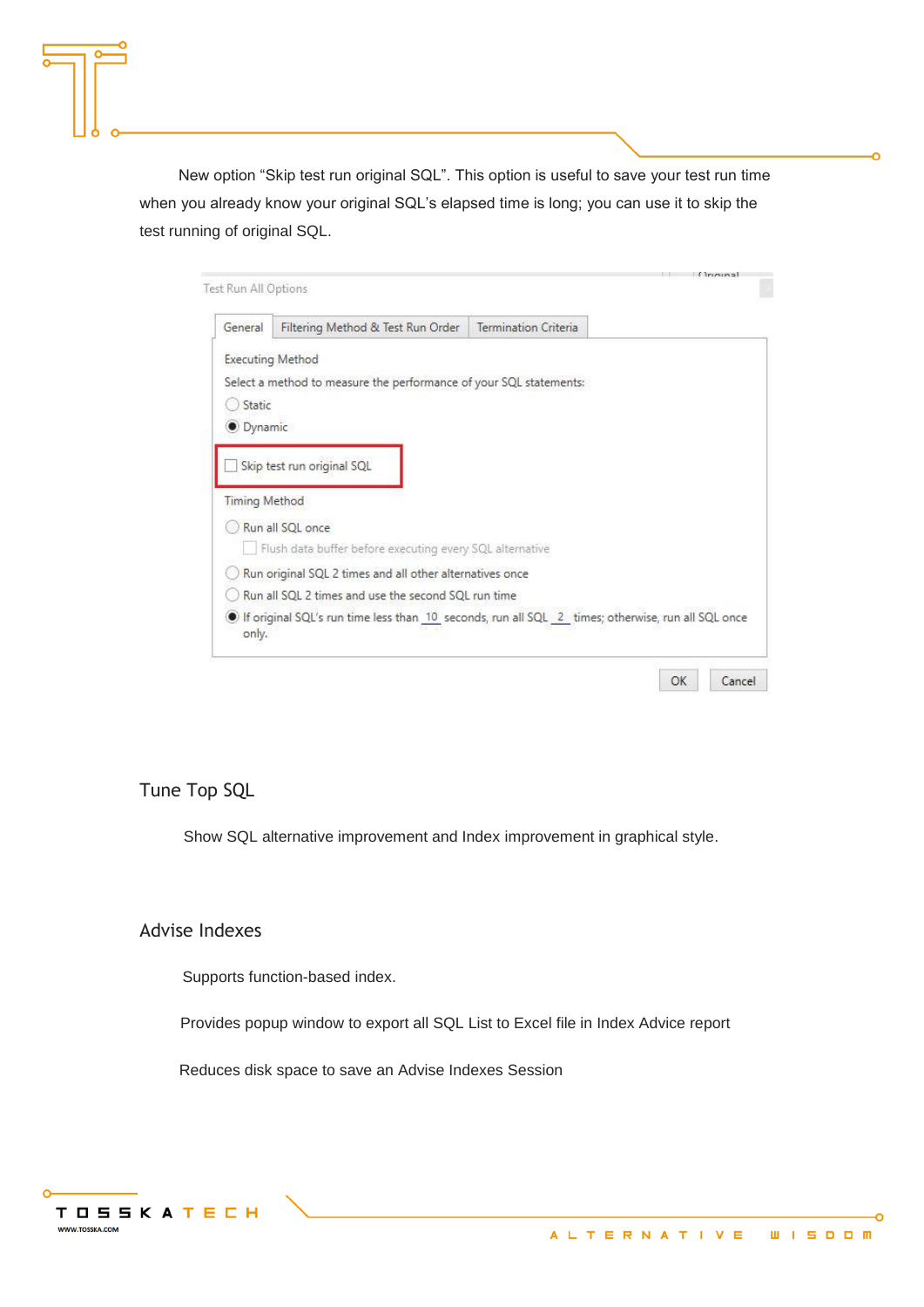

New layout of home page for users' easy access of major functions in the product.

New navigation panel.



### General

A new session will be created automatically for Tune SQL, Tune Top SQL and Advise Indexes if there are old sessions.

### Resolved Issues in 3.0.1

| <b>Feature</b>             | <b>Resolved Issue</b>                                                                             | <b>Issue ID</b> |
|----------------------------|---------------------------------------------------------------------------------------------------|-----------------|
| Tune SQL                   | Fixed an exception when tuning a SQL                                                              | TSEP-1003       |
| Tune Top SQL               | Fixed the issue that duplicated plans are shown in plan<br>panel in Tune Top SQL                  | <b>TSEP-918</b> |
| Tune SQL &<br>Tune Top SQL | Fixed the issue that the default data type for bind<br>variable is not correct for some SQL.      | <b>TSEP-726</b> |
| Advise Indexes             | Fixed a bug that Advise Indexes is not stopped<br>immediately when stop conditions are satisfied. | <b>TSEP-729</b> |
| Advise Indexes             | Fixed an exception when compare plans in Advice Indexes<br>Report                                 | <b>TSEP-733</b> |

۰Ó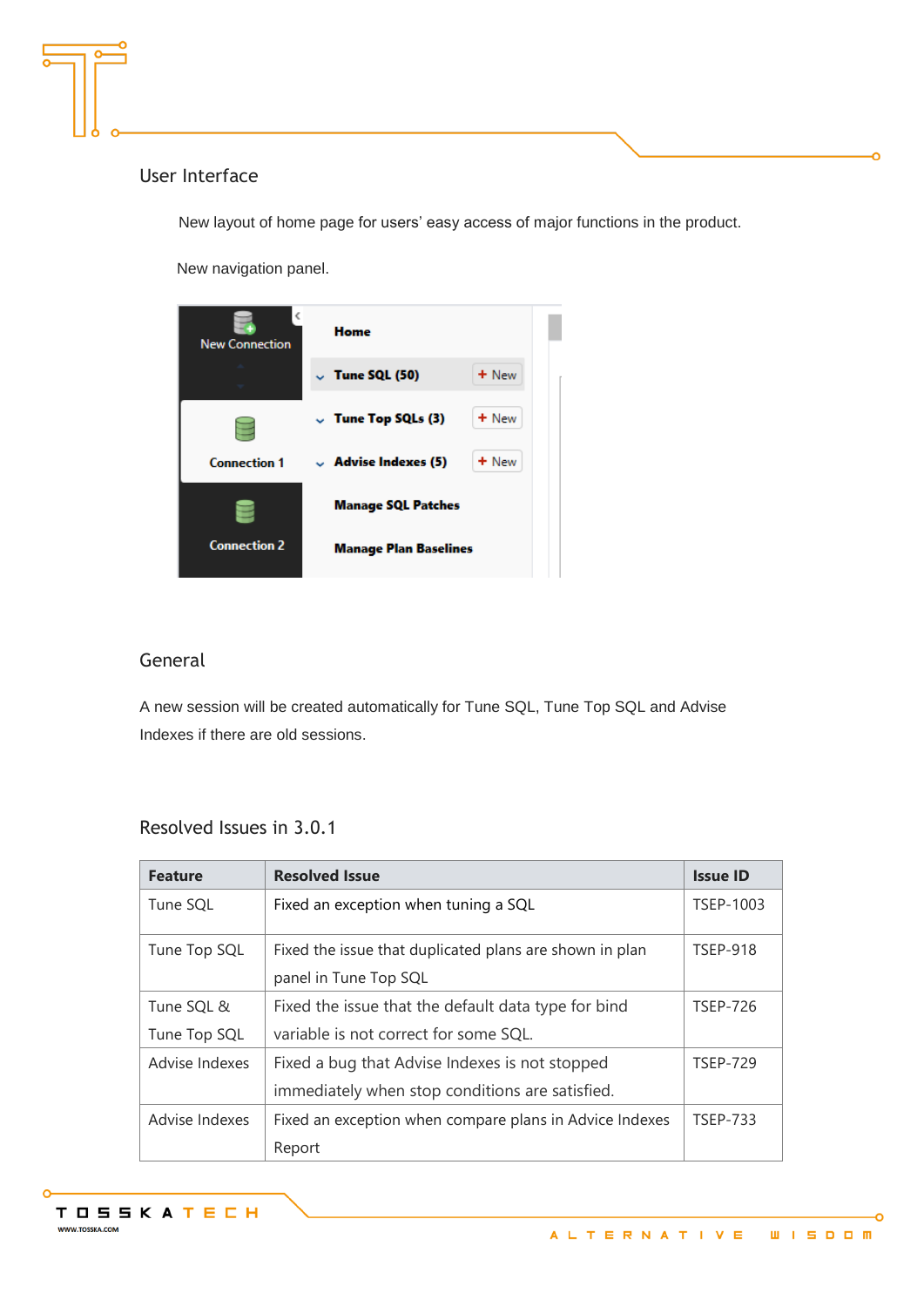| Advise Indexes | Fixed an issue that error "Failed to explain plan" occurred | <b>TSEP-894</b> |
|----------------|-------------------------------------------------------------|-----------------|
|                | when initialize specified SQL in Advise Indexes             |                 |
| General        | Fixed an exception when launch application                  | <b>TSEP-874</b> |
| Connection     | List the TNS names in connection manager with instant       | <b>TSEP-821</b> |
| Manager        | Oracle client                                               |                 |
| Connection     | Show message when connect a database which is not           | <b>TSEP-855</b> |
| Manager        | supported                                                   |                 |

# SQL Tuning Expert Pro for Oracle 2.0.8

SQL Tuning Expert Pro 2.0.8 is a major release which includes following new features, enhancements and resolved issues.

### Tune SQL

Improve problem-solving ability with more Hints supported

## Tune Top SQL

A new module Tune Top SQL is provided to extract resource expensive SQLs from SGA or AWR for SQL tuning.

### Advise Indexes

Display more SQL statistics in Extract SQL window.

New Compare Plan window for Advice Report.

More information is provided if explain plan failed or it has no index privilege on specific tables during advise indexes process.

### Common

Export execution plan to PDF or image;

Print execution plan.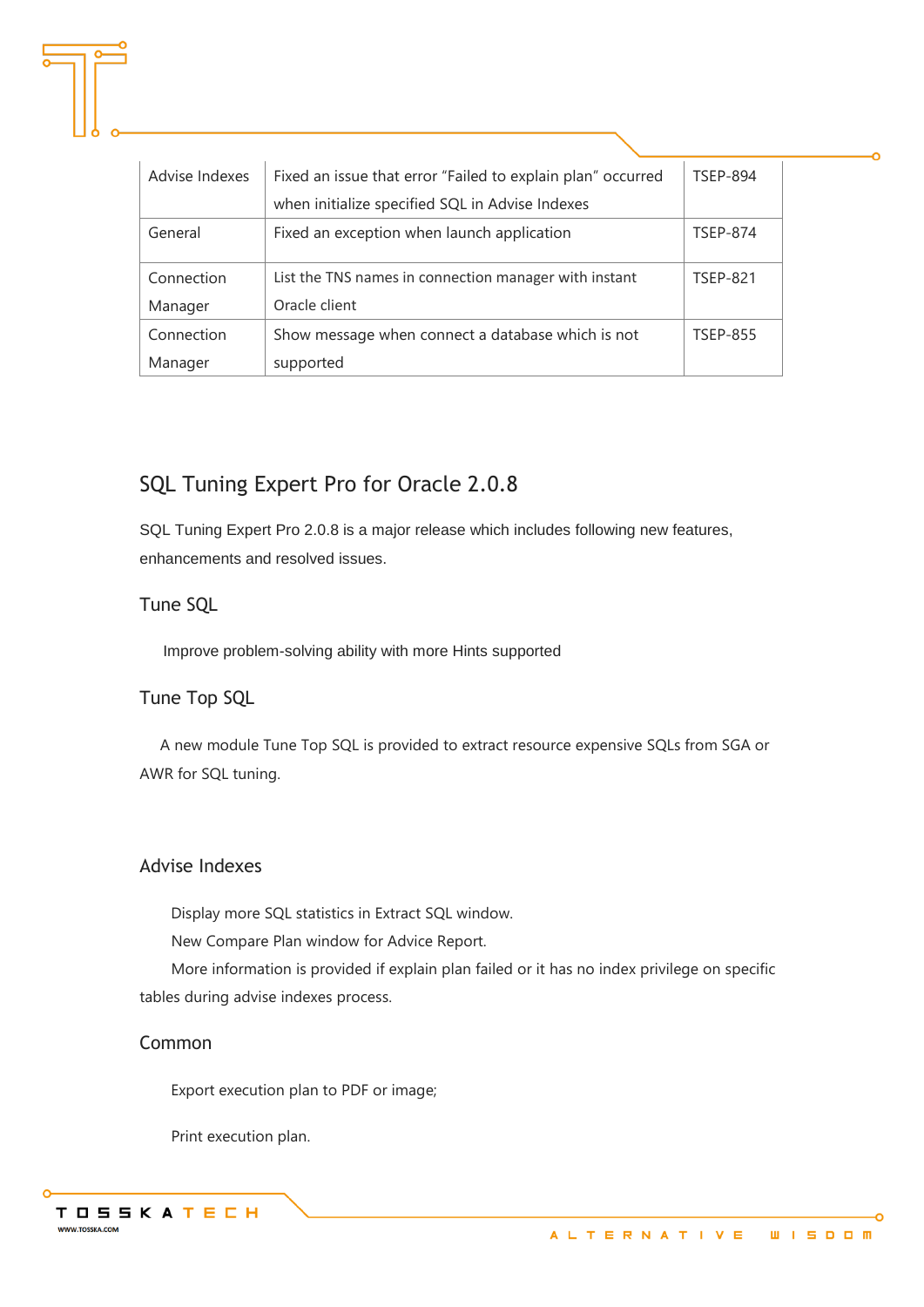

### Resolved Issues in 2.0.8

| <b>Feature</b> | <b>Resolved Issue</b>                       | <b>Issue ID</b> |
|----------------|---------------------------------------------|-----------------|
| Common         | SQL Text wrongly warped in SQL Editor       | <b>TSEP-580</b> |
| Tune SQL       | Improved progress bar style during test run | TSEP-336        |

# SQL Tuning Expert Pro for Oracle 1.2.0

SQL Tuning Expert Pro 1.2.0 is a minor release which includes following enhancements and resolved issues.

### Common

No create table privilege is needed when Tune SQL or Advise Indexes.

#### Advise Indexes

Display more SQL statistics in Extract SQL window.

New Compare Plan window for Advice Report.

### Resolved Issues in 1.2.0

| <b>Feature</b> | <b>Resolved Issue</b>                                  | <b>Issue ID</b> |
|----------------|--------------------------------------------------------|-----------------|
| Tune SOL       | Corrected an error when attempting to Tune or test run | TSFP-440        |
|                | SOL                                                    |                 |

# SQL Tuning Expert Pro for Oracle 1.1.0

SQL Tuning Expert Pro 1.1.0 is a major release which includes following new features.

Tune SQL

Ó